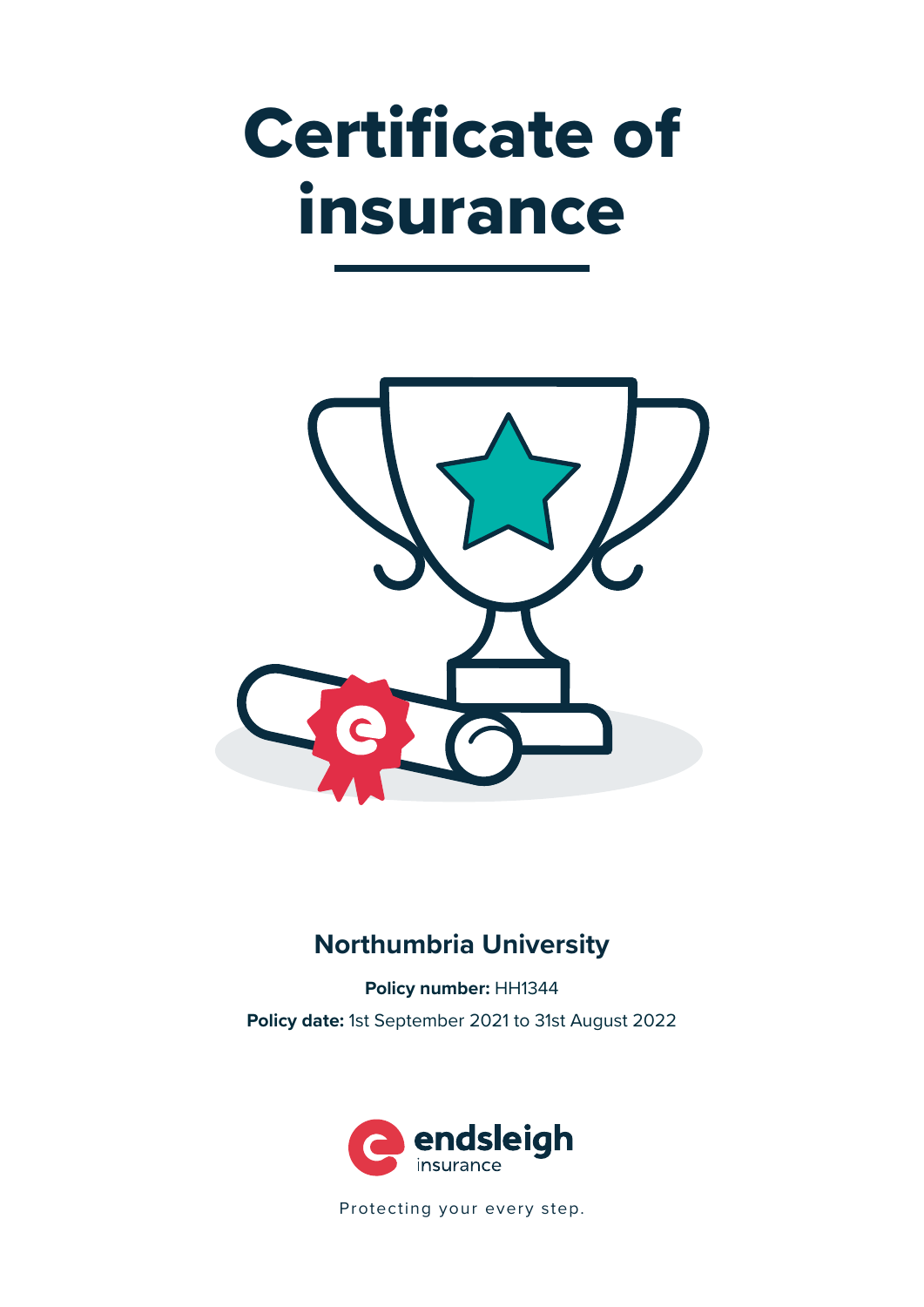# Key benefits – what's covered?

Your items are covered inside your room against fire, flood, theft and accidental damage up to the following amounts:

| <b>Core room cover</b>                                                                                | Limit   |
|-------------------------------------------------------------------------------------------------------|---------|
| Total student room contents cover                                                                     | £10,000 |
| Disabled students room contents cover                                                                 | £11,000 |
| Total family room contents cover                                                                      | £8,500  |
| Single article limit (unless outlined separately)                                                     | £1,250  |
| Computer equipment (eg. desktops, laptops, tablets)                                                   | £2,500  |
| Computer accessories                                                                                  | £150    |
| Mobile phone (forced entry only)                                                                      | £750    |
| Audio equipment, DVD & video players, computer consoles,<br>hard drives and other data carrying media | £1,250  |
| Computer games, CDs, DVDs, videos & records                                                           | £600    |
| Photographic equipment                                                                                | £1,250  |
| Sports equipment                                                                                      | £1,250  |
| <b>Musical instruments</b>                                                                            | £1,250  |
| Clothing (single article limit)                                                                       | £1,250  |
| Valuables including jewellery & watches                                                               | £1,250  |
| Personal money (forced entry only)                                                                    | £50     |
| Credit/debit card fraud (forced entry only)                                                           | £500    |
| University property on loan                                                                           | £500    |
| Library books                                                                                         | £250    |
| Rented household goods                                                                                | £1,250  |
| <b>Contact lenses</b>                                                                                 | £150    |

(Additional benefits on next page)

# Key exclusions – what's not covered:

| • Laptops/other gadgets outside the room                | $\mathbb{R}$ | $\sqrt{9 \cdot 3}$ | $\blacksquare$                                |
|---------------------------------------------------------|--------------|--------------------|-----------------------------------------------|
| • Mobile phones and any other items<br>outside the room | –CJ          | €                  | $\begin{array}{c} \circ \\ \circ \end{array}$ |
| • Musical instruments outside the room                  |              |                    |                                               |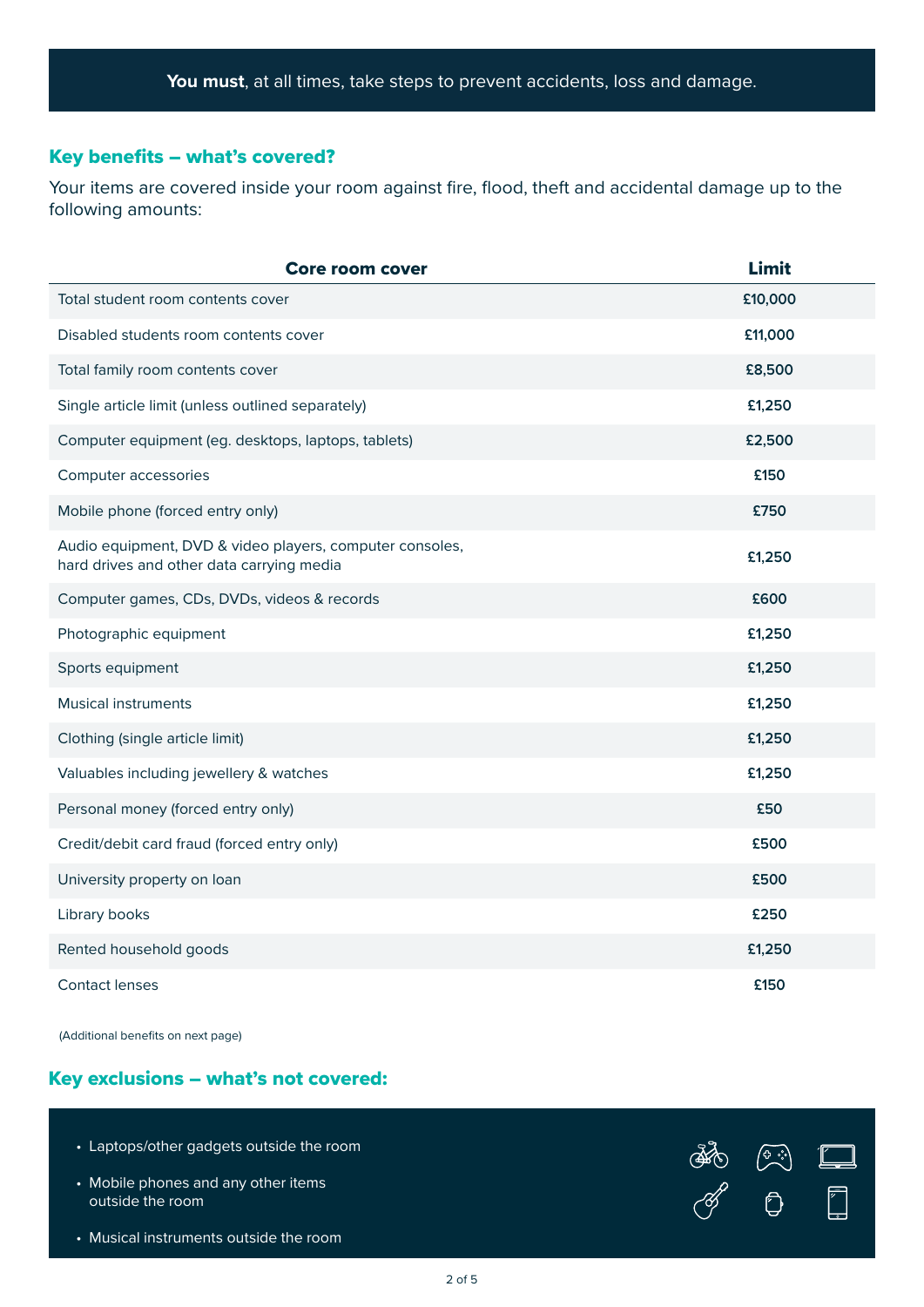| <b>Additional benefits</b>                                                                                                                | <b>Limit</b> |
|-------------------------------------------------------------------------------------------------------------------------------------------|--------------|
| Theft of student's contents whilst in direct transit between university/college<br>and their parents home at the beginning or end of term | £500 per bag |
| Theft from halls of residence communal area following forcible and violent entry                                                          | £1,000       |
| Theft from halls of residence communal area without forcible and violent entry                                                            | £250         |
| Loss or damage resulting from fire or flood to the student's personal belongings from<br>the halls of residence communal area             | £500         |
| Theft from any other property outside policy terms (following forcible and violent entry)                                                 | £500         |
| Clothing damage by faulty laundry equipment                                                                                               | £300         |
| Food spoilage (loss of food from fridge/freezers)                                                                                         | £75          |
| Replacement locks and keys (following damage resulting from burglary)                                                                     | £350         |
| Personal accident cover                                                                                                                   | £50,000      |
| Permanent total disablement as a result of an accident                                                                                    | £50,000      |
| Accidental death or permanent total disablement of parent or guardian                                                                     | £15,000      |
| Bike cover                                                                                                                                | £350         |
| Additional costs for re-sits or replacing coursework and materials following loss or<br>destruction of work                               | £1,000       |

| <b>Liabilities</b>                                                  | Limit  |
|---------------------------------------------------------------------|--------|
| Tenants liability cover                                             | £5,000 |
| Damage to public service equipment (water, electricity, gas meters) | £150   |
| Personal liability                                                  | £1m    |

| <b>Excesses</b>                                                   | Limit |  |
|-------------------------------------------------------------------|-------|--|
| (the first amount you will have to pay for each and every claim): |       |  |
| Room contents                                                     | £25   |  |
| Laptops and tablets                                               | £50   |  |
| Money and credit cards                                            | £25   |  |
| Frozen food                                                       | £10   |  |
| Liabilities and personal accident benefits                        | £25   |  |

# How to make a claim:

Visit: **endsleigh.co.uk/claim-centre** to register your claim online, or call us on **0800 923 4042**.

Visit **endsleigh.co.uk/reviewcover** to view your full policy details. You can extend your cover online or call us on **0330 3030 280**.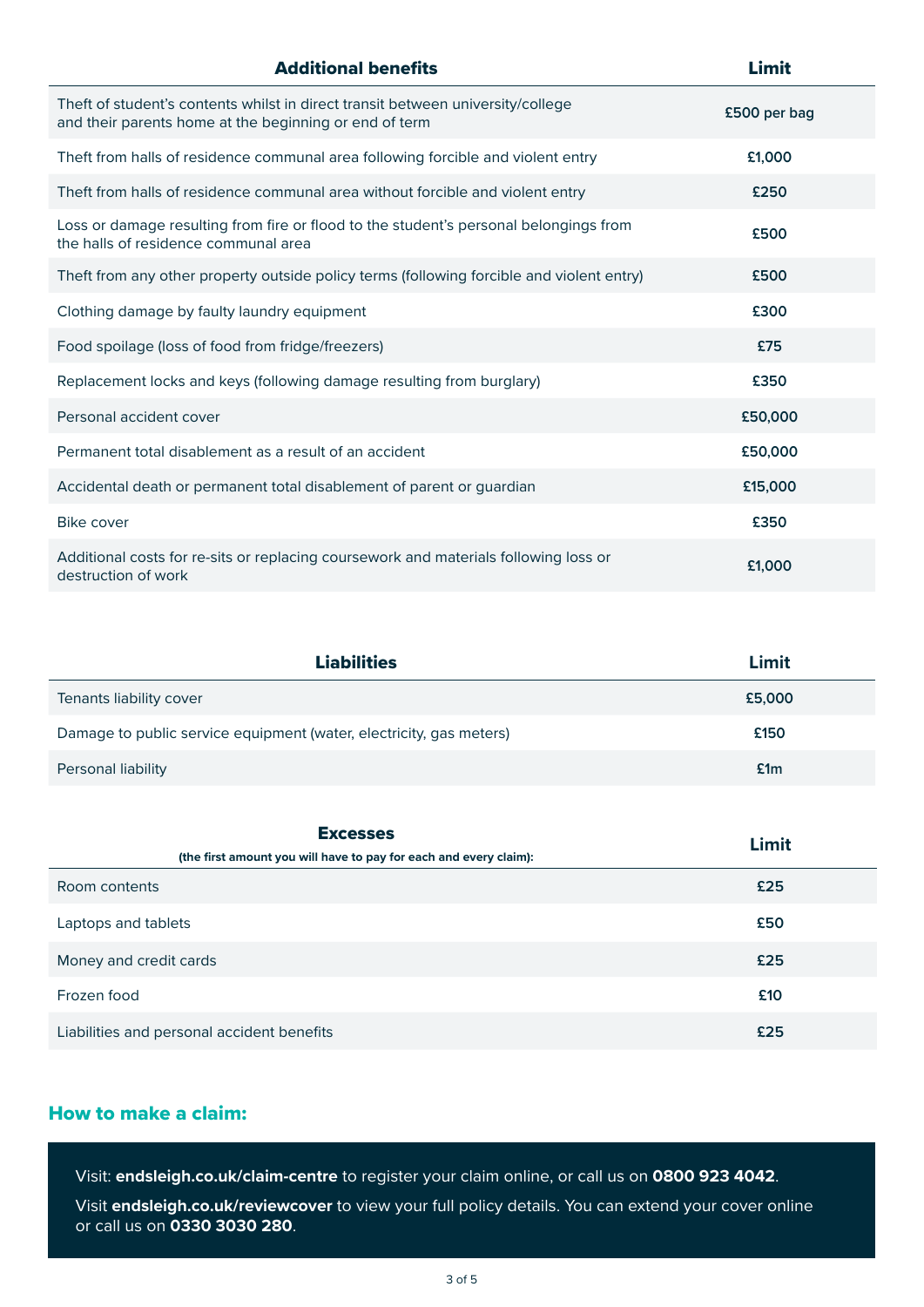### Bike cover - theft only from designated cycle storage on campus

#### **What is covered:**

Theft from a designated cycle storage on campus occurring within the United Kingdom to Bicycles (including fixed Bicycle Accessories) belonging to the Insured Person.

#### **What is not covered:**

- ► Any amount in excess of the limit shown on the Certificate of Insurance.
- ▶ Damage or accidental loss.
- ► Theft, unless stored in an officially designated cycle storage on College campus.
- ► Bicycles that the Insured Person has loaned or rented (unless the Insured Person has been made responsible under the terms of a formal loan or rental agreement).
- ▶ Theft or damage to tyres unless the Bicycle is lost or damaged at the same time.
- ► Battery Powered Bikes (E-Bikes)